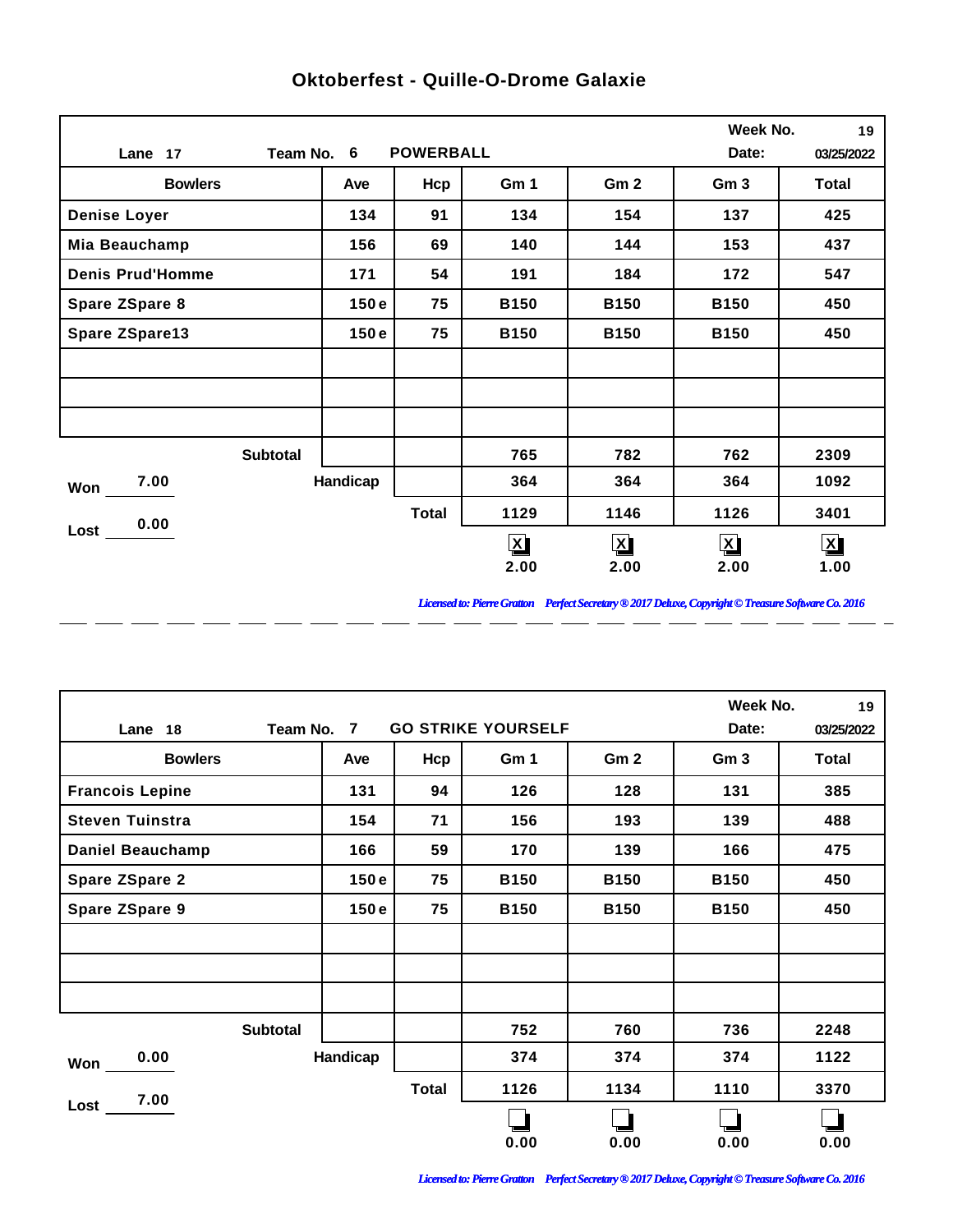|                        |          |                    |             |                 | Week No.           | 19           |
|------------------------|----------|--------------------|-------------|-----------------|--------------------|--------------|
| Team No. 2<br>Lane 19  |          | <b>SPARE PARTS</b> |             |                 | Date:              | 03/25/2022   |
| <b>Bowlers</b>         | Ave      | Hcp                | Gm 1        | Gm <sub>2</sub> | Gm <sub>3</sub>    | <b>Total</b> |
| <b>Francis King</b>    | 144      | 81                 | 131         | 138             | 148                | 417          |
| <b>Linda Roberts</b>   | 155      | 70                 | 133         | 142             | 162                | 437          |
| <b>Pierrette King</b>  | 149      | 76                 | 175         | 184             | 142                | 501          |
| <b>Marcel DesBiens</b> | 179      | 46                 | 151         | 192             | 167                | 510          |
| <b>Spare ZSpare 4</b>  | 150e     | 75                 | <b>B150</b> | <b>B150</b>     | <b>B150</b>        | 450          |
|                        |          |                    |             |                 |                    |              |
|                        |          |                    |             |                 |                    |              |
|                        |          |                    |             |                 |                    |              |
| <b>Subtotal</b>        |          |                    | 740         | 806             | 769                | 2315         |
| 5.00<br>Won            | Handicap |                    | 348         | 348             | 348                | 1044         |
| 2.00                   |          | <b>Total</b>       | 1088        | 1154            | 1117               | 3359         |
| Lost                   |          |                    |             | $\mathbf{X}$    | $\bar{\mathbf{X}}$ | ⊠            |
|                        |          |                    | 0.00        | 2.00            | 2.00               | 1.00         |

 $\overline{a}$ 

 $\overline{a}$ 

 $\overline{a}$ 

 $\overline{a}$ 

 $\overline{a}$ 

 $-$ 

 $\overline{a}$ 

 $=$   $=$ 

## **Oktoberfest - Quille-O-Drome Galaxie**

*Licensed to: Pierre Gratton Perfect Secretary ® 2017 Deluxe, Copyright © Treasure Software Co. 2016* 

 $\overline{\phantom{0}}$ 

|                       |            |                    |              |                 | Week No.        | 19           |
|-----------------------|------------|--------------------|--------------|-----------------|-----------------|--------------|
| Lane 20               | Team No. 3 | <b>STRIKE ZONE</b> |              |                 | Date:           | 03/25/2022   |
| <b>Bowlers</b>        | Ave        | Hcp                | Gm 1         | Gm <sub>2</sub> | Gm <sub>3</sub> | <b>Total</b> |
| <b>Chris Brown</b>    | 98         | 127                | 102          | 86              | 92              | 280          |
| <b>Michael Cleary</b> | 160        | 65                 | 143          | 150             | 150             | 443          |
| Ty Beauchamp          | 168        | 57                 | <b>B168</b>  | <b>B168</b>     | <b>B168</b>     | 504          |
| <b>Spare ZSpare 5</b> | 150e       | 75                 | <b>B150</b>  | <b>B150</b>     | <b>B150</b>     | 450          |
| Spare ZSpare 11       | 150e       | 75                 | <b>B150</b>  | <b>B150</b>     | <b>B150</b>     | 450          |
|                       |            |                    |              |                 |                 |              |
|                       |            |                    |              |                 |                 |              |
|                       |            |                    |              |                 |                 |              |
| <b>Subtotal</b>       |            |                    | 713          | 704             | 710             | 2127         |
| 2.00<br>Won           | Handicap   |                    | 399          | 399             | 399             | 1197         |
| 5.00                  |            | <b>Total</b>       | 1112         | 1103            | 1109            | 3324         |
| Lost                  |            |                    | $\mathbf{X}$ |                 |                 |              |
|                       |            |                    | 2.00         | 0.00            | 0.00            | 0.00         |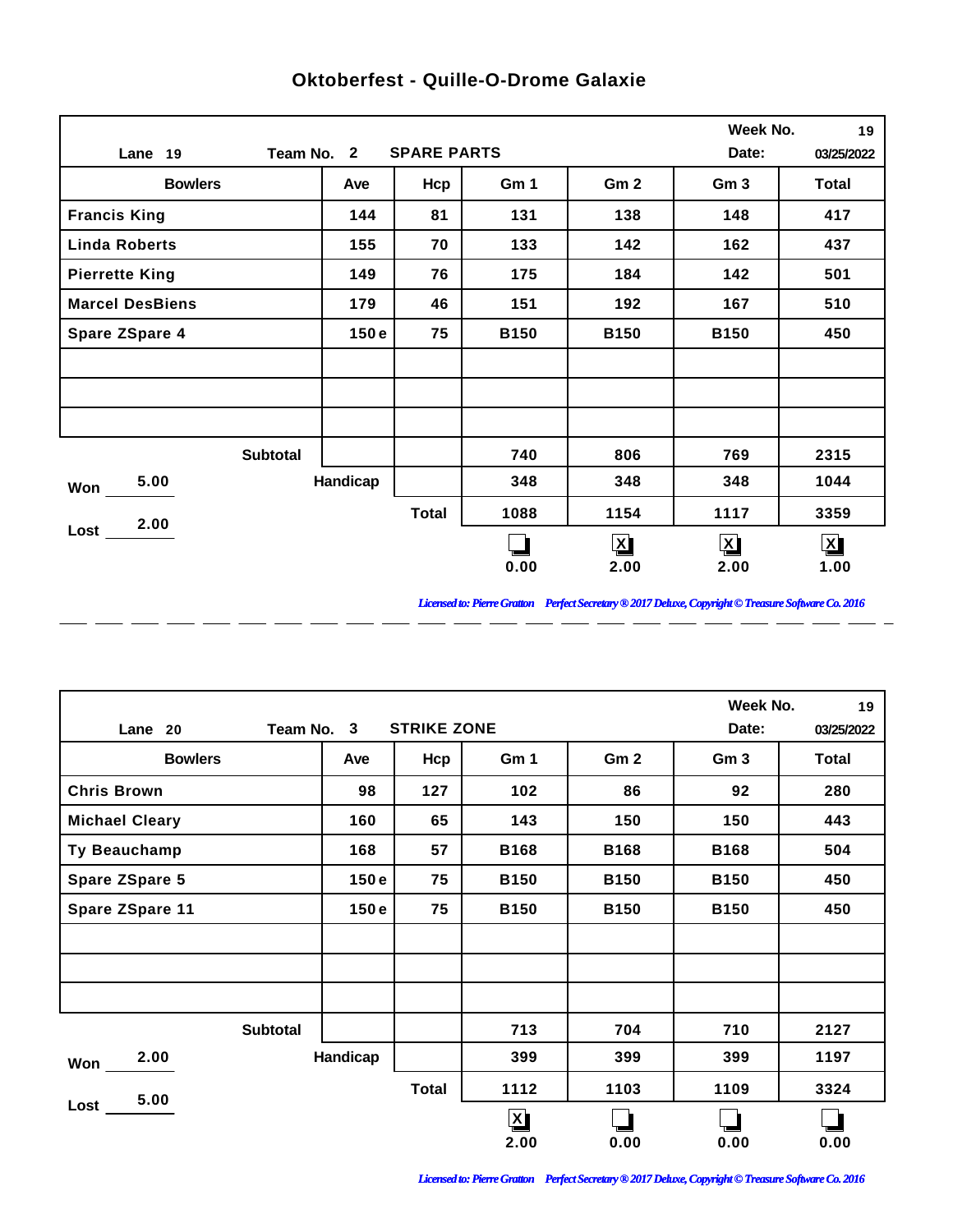|                        |                 |          |                        |              |                         | Week No.        | 19                      |
|------------------------|-----------------|----------|------------------------|--------------|-------------------------|-----------------|-------------------------|
| Lane 21                | Team No. 8      |          | <b>NO F IN STRIKES</b> |              |                         | Date:           | 03/25/2022              |
| <b>Bowlers</b>         |                 | Ave      | Hcp                    | Gm 1         | Gm <sub>2</sub>         | Gm <sub>3</sub> | <b>Total</b>            |
| George Tuinstra Gr     |                 | 124      | 101                    | 111          | 103                     | 102             | 316                     |
| <b>Sylvie Gaudreau</b> |                 | 125      | 100                    | 158          | 130                     | 139             | 427                     |
| <b>Raymond Trudel</b>  |                 | 147      | 78                     | 148          | 173                     | 135             | 456                     |
| Spare ZSpare 10        |                 | 150e     | 75                     | <b>B150</b>  | <b>B150</b>             | <b>B150</b>     | 450                     |
| <b>Spare ZSpare 12</b> |                 | 150e     | 75                     | <b>B150</b>  | <b>B150</b>             | <b>B150</b>     | 450                     |
|                        |                 |          |                        |              |                         |                 |                         |
|                        |                 |          |                        |              |                         |                 |                         |
|                        |                 |          |                        |              |                         |                 |                         |
|                        | <b>Subtotal</b> |          |                        | 717          | 706                     | 676             | 2099                    |
| 5.00<br>Won            |                 | Handicap |                        | 429          | 429                     | 429             | 1287                    |
| 2.00<br>Lost           |                 |          | <b>Total</b>           | 1146         | 1135                    | 1105            | 3386                    |
|                        |                 |          |                        | $\mathbf{X}$ | $\overline{\mathbf{X}}$ |                 | $\overline{\mathbf{X}}$ |
|                        |                 |          |                        | 2.00         | 2.00                    | 0.00            | 1.00                    |

 $-$ 

 $\overline{a}$ 

 $=$   $=$ 

 $\overline{a}$ 

 $\overline{a}$ 

 $\overline{a}$ 

 $\overline{a}$ 

 $\overline{a}$ 

## **Oktoberfest - Quille-O-Drome Galaxie**

*Licensed to: Pierre Gratton Perfect Secretary ® 2017 Deluxe, Copyright © Treasure Software Co. 2016* \_ \_\_ \_\_ \_\_ \_\_ \_\_ \_\_ \_\_ \_\_ \_\_ \_\_ \_\_

 $=$   $-$ 

|                        |                 |              | Week No.    | 19              |                      |            |
|------------------------|-----------------|--------------|-------------|-----------------|----------------------|------------|
| Lane 22                | Team No. 5      | THE G TEAMS  |             |                 | Date:                | 03/25/2022 |
| <b>Bowlers</b>         | Ave             | Hcp          | Gm 1        | Gm <sub>2</sub> | Gm <sub>3</sub>      | Total      |
| <b>Ginette Gervais</b> | 144             | 81           | 134         | 119             | <b>B144</b>          | 397        |
| <b>Diane Gratton</b>   | 138             | 87           | <b>B138</b> | <b>B138</b>     | <b>B138</b>          | 414        |
| <b>Pierre Gratton</b>  | 167             | 58           | 169         | 147             | 168                  | 484        |
| <b>Ed Zabarauskas</b>  | 173             | 52           | 158         | 178             | 160                  | 496        |
| Spare ZSpare 7         | 150e            | 75           | <b>B150</b> | <b>B150</b>     | <b>B150</b>          | 450        |
|                        |                 |              |             |                 |                      |            |
|                        |                 |              |             |                 |                      |            |
|                        |                 |              |             |                 |                      |            |
|                        | <b>Subtotal</b> |              | 749         | 732             | 760                  | 2241       |
| 2.00<br>Won            | Handicap        |              | 353         | 353             | 353                  | 1059       |
| 5.00                   |                 | <b>Total</b> | 1102        | 1085            | 1113                 | 3300       |
| Lost                   |                 |              |             |                 | $\boxed{\mathbf{X}}$ |            |
|                        |                 |              | 0.00        | 0.00            | 2.00                 | 0.00       |